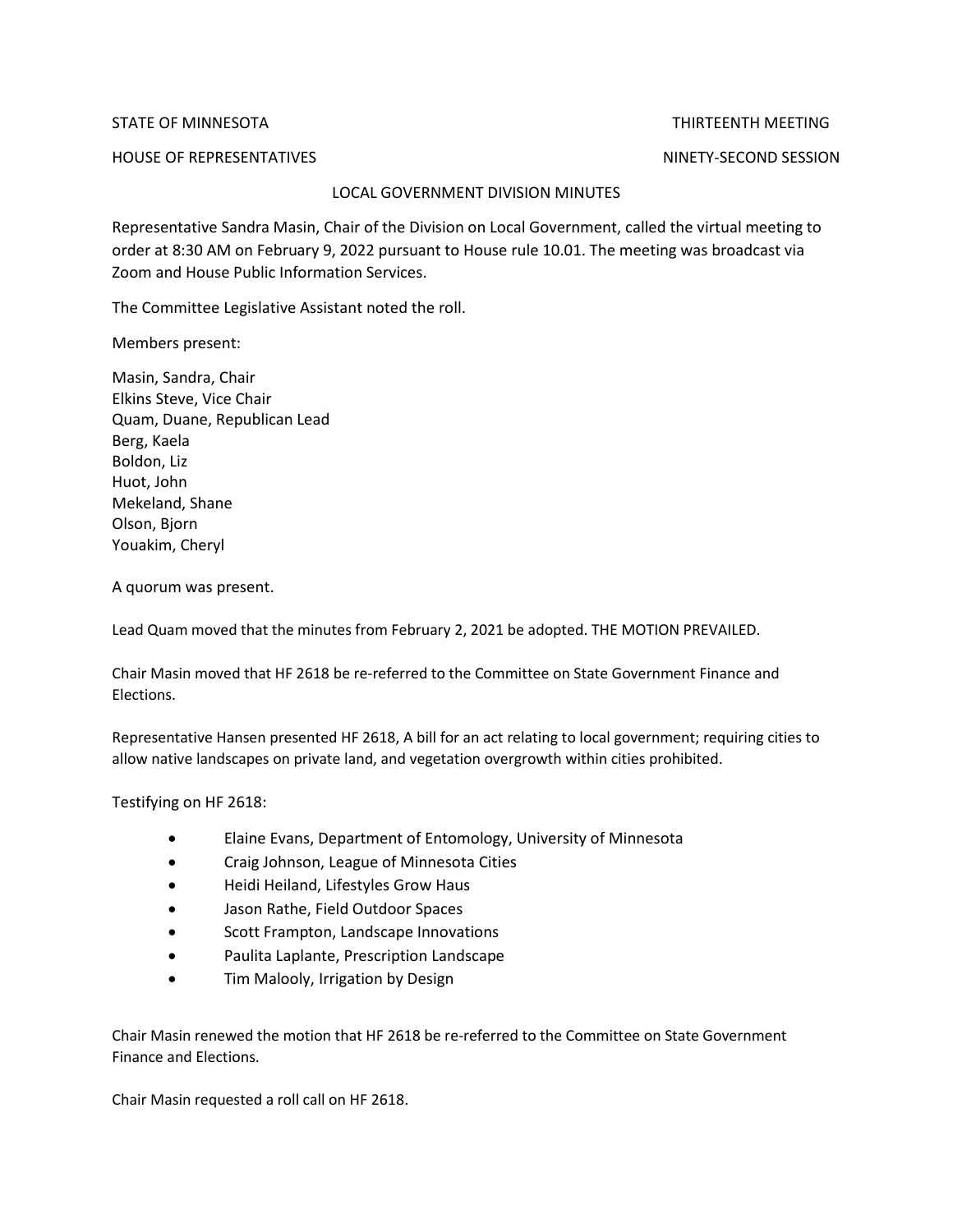AYES Masin Elkins Berg Boldon Huot Youakim NAYS Quam Mekeland

Olson

There being 6 AYES and 3 NAYES, THE MOTION PREVAILED.

Representative Huot moved that HF 2894 be re-referred to the Committee on State Government Finance and Elections.

Representative Huot presented HF 2894, A bill for an act relating to local government; permitting counties to establish subordinate service district.

Representative Huot moved the DE2 amendment. THE MOTION PREVAILED. THE AMENDMENT WAS ADOPTED.

Testifiers on HF 2894 as amended:

•Mike Slavik, Dakota County Commissioner

Representative Huot renewed his motion that HF 2894, as amended, be re-referred to State Government Finance and Elections Committee.

Chair Masin requested a roll call on HF 2894 as amended.

AYES Masin Elkins Berg Boldon Huot Mekeland Youakim

**NAYS** Quam Olson

There being 7 AYES and 2 NAYS, THE MOTION PREVAILED.